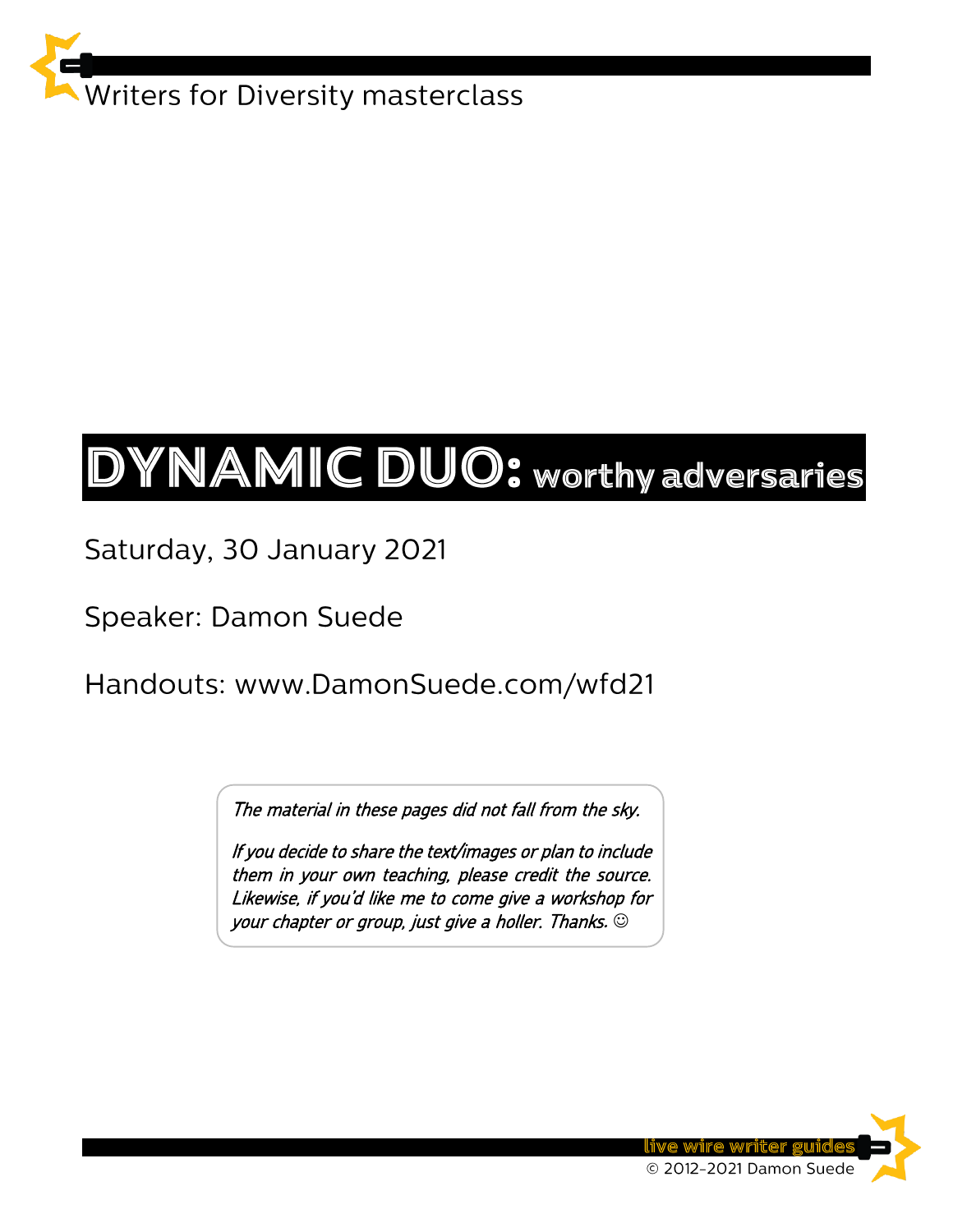**Writers for Diversity** 

**AGONY** 

**E** DYNAMIC DUO with Damon Suede

AGON: "a struggle, contest, trial, competition"...the dramatic friction between your primary characters.

Reading and writing have as much in common as riding a rollercoaster and building one.

■ A writer's job is to shape audience attention for maximum emotional payoff.

#### **CONTRAST** MAXIMIZES EMOTIONAL LEGIBILITY: tacitly SHOWS rather than explicitly TELLS.

Protagonist  $\neq$  Hero(ine) and Antagonist  $\neq$  Villain (morality = cultural and contextual.)

Barring mental health problems, we don't identify AS the protagonist, we identify WITH the protagonist.

Every cast creates a community dynamic. Three fundamental roles: (cf. William Flesch)

- **EX Cooperators:** support community by reciprocation, honoring rules & sharing resources equitably.
- **Defectors**: betray community for selfish benefit, free-riding on other's altruistic cooperation.
- Punishers: protect community by limiting defectors who attempt to cheat the social system.

**COMEUPPANCE:** We value altruism (VINDICATION) but resent spite (VINDICTIVENESS).

- **E** Altruistic Punishment: paying or sacrificing to punish someone behaving unfairly. Necessary to maintain cooperation within any group made up of non-kin. (i.e. most groups)
- **EXTE: Lostly Signaling:** honest or difficult-to fake because it indicates the signaler can bear cost.

Hardwired protections for social groups which apply cross-culturally. Villains are free-ride defectors.

**Altruism IS a costly signal**. Hero(ine)s show use altruistic punishment to protect their society.

Research confirms we enjoy punishment of wrongdoing more as a promised future than present event. ANTICIPATION, NOT OBSERVATION. The active, imaginative waiting is the source of pleasure.

**GRACE:** *Xenia* is law of hospitality. establishes a character's value and values (both private and public).

Audiences track grace within and between characters, as a measure of just desserts.

- **E** Heroes honor *xenia* without fail, and helps others do likewise.
- **E** Villains violate *xenia*, often and awfully. (ergo, redemption requires careful planning)
- **Antiheroes** walk the edge of *xenia*, like acrobats... they *seem* to breach *xenia* but actually don't.
- Secondaries waver in *xenia* (which limits empathy...cool trick to control POV! ☺)

Characters motivated by ERROR/NEED/LACK/INJURY/ABSENCE which paralyzes & imprisons energy.

- **THE VOID** *sucks* characters toward failure, sameness, blankness, vagueness, & annihilation.
- **E** cf. Aristotle's HAMARTIA: *hamartanos* ("to miss a target") which is not a sin or moral failing.
- pulls folks towards sameness, blankness, vagueness, annihilation, & failure. (ENTROPY)
- the source of the character's overarching story goal and the root motivation for their action.

#### VOID = problematic emptiness that sucks + past origin + resonance/significance + persistent influence

Pinpoint the Void! What gravitational absence makes each of your characters err and suffer?

- The Buddha named 3 poisons that trap people in suffering: **desire, ignorance, hate.**
- Pope Gregory I grouped the Seven Deadly Sins into 3 strains: **appetite, delusion, wrath**.
- **E** Heinrich Cornelius Agrippa divided experience into 3 worlds: **physical, celestial, spiritual**.

Like toxicology, voids contain the seed of their own remedy/solution (i.e. use to identify GOALS).

live wire writer guid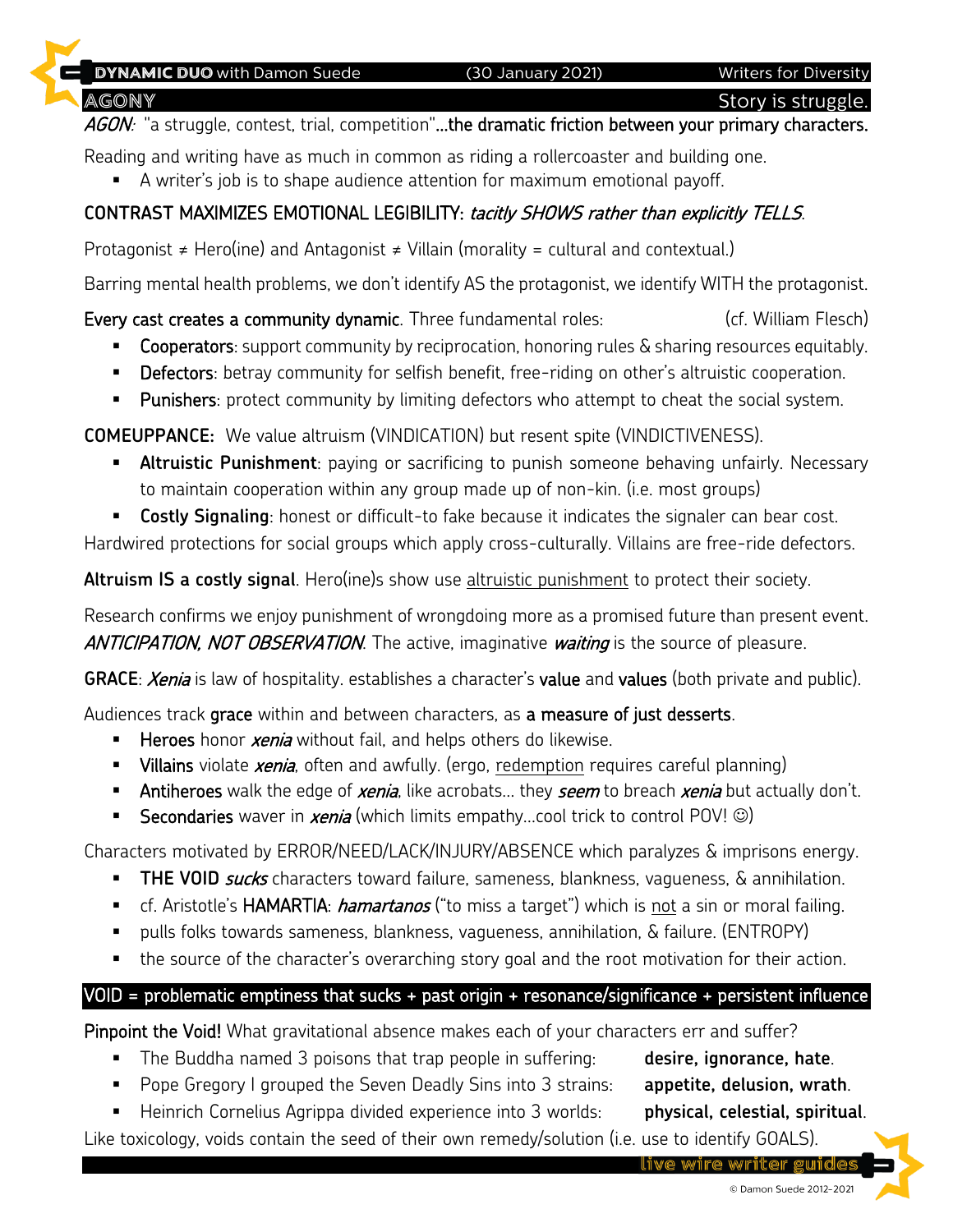#### Agony Exercise: POISON PEN

Pick your person's poison. What never stops sucking for them (e.g. dis-grace, dis-favor. a-void)?

(30 January 2021)

#### **BODY** (Desire / Appetite) **MIND** (Ignorance / Delusion) **SPIRIT** (Hate / Wrath)

**DYNAMIC DUO with Damon Suede** 

Because I constantly struggle with [**VOID**], I'm always trying to [**ACTION**] people, places, things, and ideas in every situation I face.

### ENERGY

**Failure paradox**: seeking out unpleasant experience. Stories teach us how to suffer in safe/virtual space. No problems=no satisfying resolution/growth. Art that pre-solves problems=inherently boring.

Without significant failure(s), protagonist can't develop the skills to overcome antagonist(s) & reach goal.

Characters are not people or things, but arcs of transformation revealed by high-stakes choices: Surfaces are a trap. Energy can never exist in stasis. CHARACTERS ARE FORCES (not faces).

**ACTIONS:** Casting with strong, specific (transitive) **verbs** forces characters into conflict on every page.

- **Transitive verbs give your character a clear focus. STRONG VERB, STRONG CHARACTER**
- Each character's Action attempts to solve a persistent **Void** from past that derails happiness.
- **The character Action aims for a story Goal that they believe will fill the Void.**

# **TACTICS: SYNONYMS+** Use specific & personally significant *ASPECTS* of the character's action.

- Blend internal/external + different directions. **ENERGY CANNOT EXIST IN STASIS.**
- **TRAJECTORY:** situate tactics along escalating curve to STRUCTURE via character.

# ACTIONS SPEAK LOUDER THAN WORDS.

# **RELATIONSHIPS** shown by EFFECT characters have on each other…NO EFFECT=NO RELATIONSHIP.

- REFLECTION (boosting other's tactics): we expect this from allies, friends, caregivers.
- **EXECTION** (blocking other's tactics): we expect this from enemies, antagonists, villains.

Friction between actions/tactics turns external struggle into internal growth…and vice-versa.

# **CONFRONTATION**: give your leads actions that directly clash: **ANTONYMS!.**

- **Protagonist action defines Antagonist counteraction.**
- Collisions cause cracks! i.e. window on void and opportunities for grace (aka *reader empathy*)
- DARK MIRROR: oppositional foils of the protagonist often reveal shadow paths...road not taken.
- **E** Every Protagonist/Antagonist impact should necessitate a tactical **escalation** the next time.

# **Energy Exercise: ADD VERBS**

What core behavior defines your protagonist? What strategic  $re$ -actions make up the range of tactics they employ during their story which will show different facets of their action?

**ACTION:** 

**TACTICS:** 

#### **Writers for Diversity**

# No awe, no audience.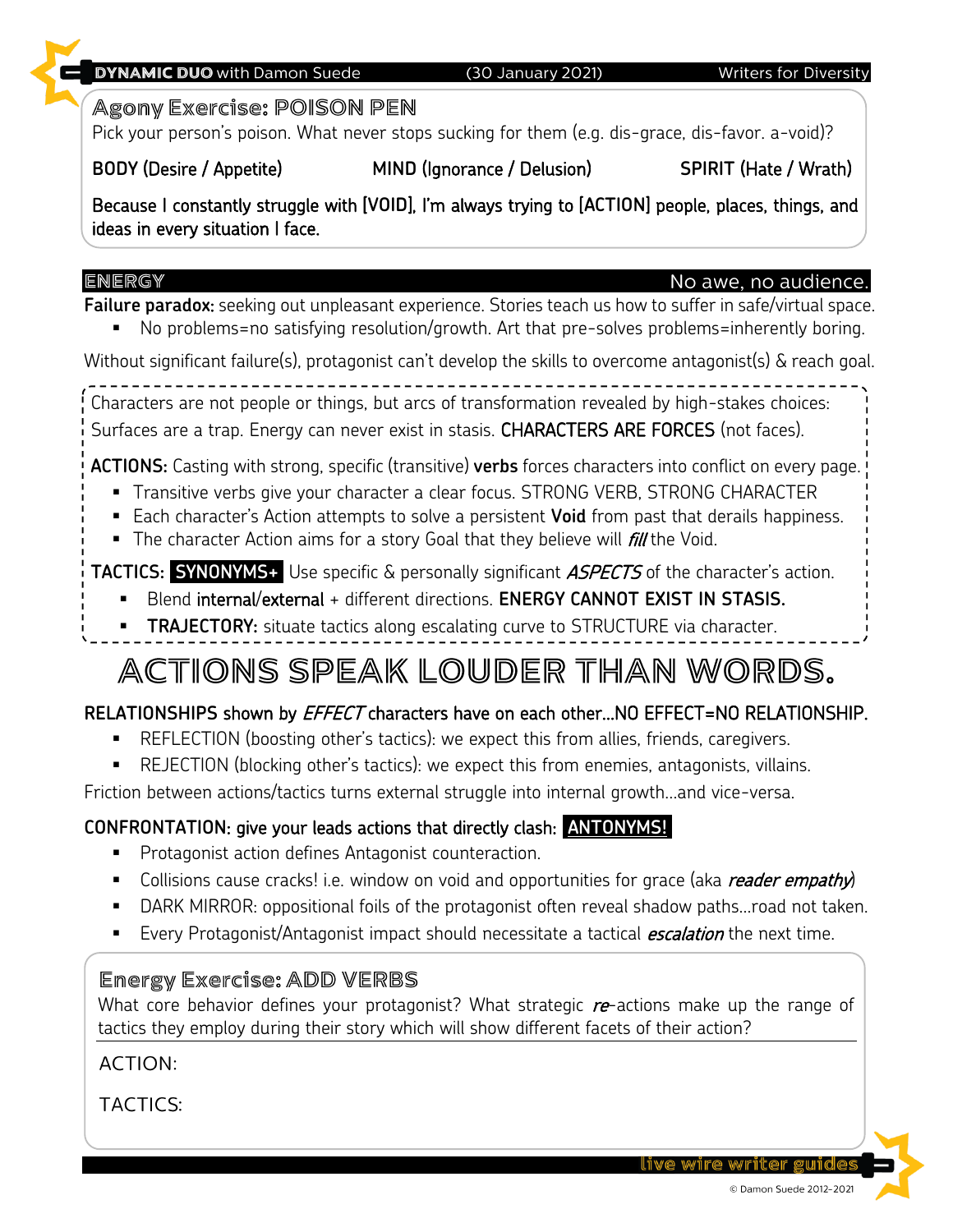#### **DYNAMIC DUO** with Damon Suede

(30 January 2021)

**Writers for Diversity** 

**DRIVE**: *Deinos*="wondrous, terrible, weird, dangerous, powerful, clever, skilled, savage...EXCEPTIONAL."

- word used by ancient Greeks to describe all great protagonists. (cf *deino-saurs*)
- Protagonists = awesome and awful...Positives & negatives which cannot be separated.
- Secondaries (who lack *deinos*) beg protagonist to act normal...unsuccessfully. (*Reinforce world.*)

Focus on **intention not backstory**, so characters must take meaningful action at every stage.

**PROTAGONIST**: the driving force within the story which creates meaningful transformation in its world.

- **EXECT** "Multiple" protagonists usually means no effective protagonist.
- a protagonist battles their Void (from monsters to malaise) via action.

The struggle (Agon) is the result of characters DOING things that impact each other irrevocably.

One protagonist/antagonist per story; only a few books tell multiple stories. Be you ware of complication!

**ANTAGONISTS** are inherently oppositional...*contrary* efforts intended to thwart/counter primary action.

- Must start out stronger than your Protagonist; they do not change but they may *adapt*.
- Keep absent as much as possible to amplify their threat. Let audience imagination do the work
- Many stories deploy multiple antagonists, but each complicates. Better clear than clever.

#### **Protagonists pay attention** to what matters (and earn our *attention* thereby).

- ... have the strongest needs, hardest choices, worst conflicts, biggest emotional journey
- **ISOLATION** (int/ext) highlights their emotional truth and personal struggle/growth.

**Antagonists steal attention** from what matters (and increase *tension* thereby).

- ...prefer easy path, quick fixes, unlearned lessons, fiercest resistance to growth/transformation.
- **E** ACCESS (int/ext) imposes meaningful friction and significant costs upon the Protagonist.

#### Energy Exercise: COUNTER MEASURE

Instead of moralizing your antagonist, focus the HOW/WHY/WHO of antagonist opposition.

**HOW?** In what specific ways will they thwart/sabotage/derail your protagonist at pivotal points?

**WHY?** Specify the justification they'd use to excuse being such a persistent problem.

**WHO…** do they think they are, anyways?! Explain their internal self-image in logical positives.

BONUS ROUND: Come up with 3-5 antonyms of your protag's action as a possible action for your antagonist (i.e. a consistent behavior that defines them). What will they DO throughout their story?

#### PARITY

## No effect, no relationship.

RELENTLESS NECESSITY: Protagonists must take action. Antagonists must oppose it (agon-y)

Pivotal characters will risk (anyone's) destruction to achieve their goals...connected at core by struggle.

# NEGATIVES UNDERMINE, POSITIVES UNDERLINE.

Protagonists **drive the story** via their action (and tactics). They often embody reader ambitions.

- Protag trap: perfection + paragons...because this makes them unrealistic and unappealing.
- Crux is not likability, but ACCESSIBILITY. (*Invite your audience to the party!*)

Antagonists **block the story**, for good or ill. (need their own void/goal). They often embody reader fears.

- Antag trap: iniquity + illogic...because they'll become cartoony and unbelievable.
- Crux is not repulsion but FASCINATION. (Set the bait and lay the trap.)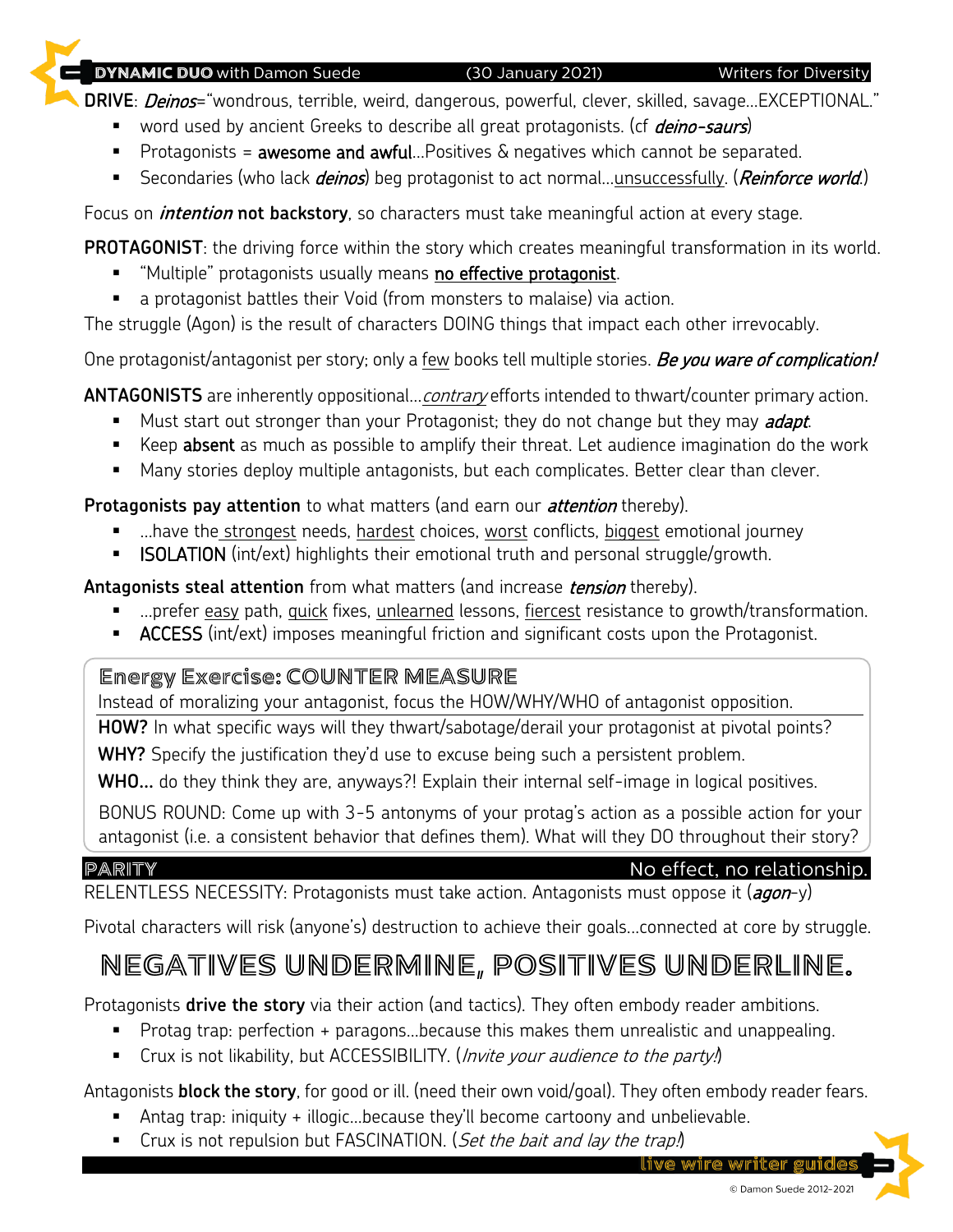© Damon Suede 2012-2021

#### (30 January 2021)

Two conflict types: ROLE (based on perceptions) or GOAL (caused by pursuit of objectives)

- ROLE: Roles are relational...how characters place themselves and vice versa. Roles EVOLVE.
	- Traps: cultural bias, stereotyping, clichés, pettiness, TSTL (so defy expectations!)
- GOAL: Goals are time-dependent because they are subjunctive and conditional. Goals EXPIRE. Traps: abstract vaguery, logic leaps, info dumping, backstory swamp (so amplify stakes!)

Beware of tearing the story's fabric…DISBELIEF IS YOUR KRYPTONITE.

PAIR VOIDS FOR MAXIMUM CHEMISTRY so they intersect on page in a cocktail of choices + voices.

▪ OBSTACLES & OPPONENTS: how do other characters exacerbate/alleviate the void?

# Parity Exercise: TRUE COLORS

**DYNAMIC DUO** with Damon Suede

Look on the bright side! Identify positive/admirable traits for your protagonist + antagonist(s). Pinpoint their core values by writing 5 sentences for each starting with the phrase "I always…"

- Focus on the character's central behaviors and beliefs (as opposed to routines or habits).
- Aim for positives (*always* rather than *never*) and topics that matter a great deal to this character.
- **E** No negatives. Rephrase "*I can't* \_\_\_\_\_\_," as "*I can only \_\_\_\_\_\_\_ when* BONUS: articulate this character's personal motto *in their voice*. What do they believe they believe?

# CLARITY

NEMESIS: originally a Greek goddess of PROPORTION...name translates as "distribution."

- acted as neutral dispenser of deserved, appropriate fortune based on people's actions.
- Now…an unbeatable, unavoidable rival. (aka a *sparkly comeuppance anticipation fountain*)

**VALENCE**: which story are you telling and to whom?

- Protagonist + Antagonist...determine story focus because they're the source of struggle (*agon*).
- Hero(ine) + Villain...created by story morality so they help delineate the story's world  $\&$  context.

HEROISM challenges audience's excuses & self-imposed limitations: great deeds, determination, tenacity VILLAINY threatens audience's complacency & comfortable illusions: selfish exploits, spite, amorality

99% morality is contextual & socially constructed. (decoded via  $XENIA$  as universal metric)

■ All heroes fight their void. All villains are their heroes' voids made visible.

# Secret gift of Hero(ine)s: PERSONAL TRANSFORMATION. Villains lack this capacity.

**WORLDBUILDING**: every book must establish its own ethical limits and boundaries.

■ Whatever your ethical framework, it must be legible at first read. (With *xenia* as universal key.)

# SENTIMENTALITY: only 1 interpretation...Don't write your own background music. Beware absolutes.

perfection/overcompetence or monstrosity/noncompetence kills agency & authenticity.

# Only heroes and villains have the power to change the world.

When looking at heroes and villains, ask yourself: **HOW** and **WHY** could they change the world?

MORAL EVENT HORIZON: ethical boundary placing one beyond redemption. (Know the story's limit.)

We know that **Fairness is a fiction.** Successful stories signal comeuppance so we get to anticipate.

"You are only as strong as your enemy." Crazy Horse



Write makes right.